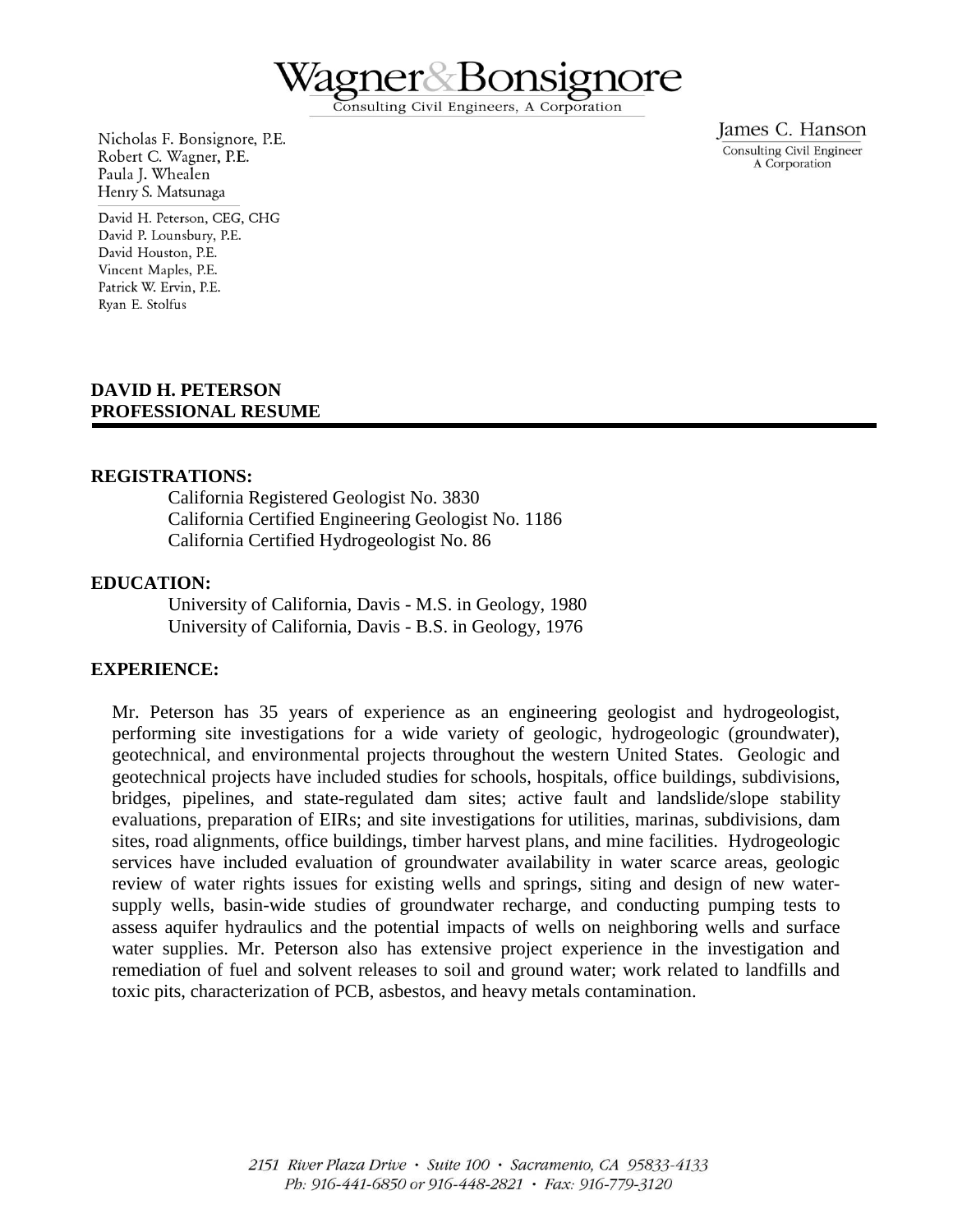# **TYPICAL GROUNDWATER PROJECT EXPERIENCE:**

## EVALUATION OF EXISTING WELLS FOR STATE WATER RIGHTS JURISDICTION - Various Sites, CA

Reviewed geologic data and Well Completion Reports, and performed site visits to assess if existing domestic and agricultural irrigation water wells pump percolating groundwater or subterranean streamflow, as part of water rights permitting and application process.

#### STUDIES OF RECHARGE FROM MUNICPAL AND INDUSTRIAL IRRIGATOIN - Western Mojave Area, CA

Performed subsurface investigations of soil moisture, texture, and chemistry to assess the contribution of municipal and industrial irrigation to basin recharge in the western Mojave Desert area.

## EVALUATIONS OF EXISTING WATER SUPPLIES TO INDUSTRIAL FACILITIES – Various Locations, CA

Performed geologic evaluation of existing industrial facilities that rely on groundwater supply, to assess potential impacts from recent drought, as well as to evaluate status of wells and pumps. Performed basin-wide research of groundwater conditions and reviewed available well test data to assess changes in well capacity or pump performance. Provided recommendations for followup inspections, testing, and monitoring.

## GROUNDWATER AVAILABILITY STUDIES – Sonoma County, CA

Performed numerous geologic evaluations of groundwater availability for use permits and subdivisions in water-scarce areas of Sonoma County. Evaluations include estimates of groundwater occurrence, storage, and recharge to assess additional cumulative impact posed by planned project.

## ASSESSMENT OF GROUND-WATER PUMPING FOR NEW WINERY - Napa, CA

Developed well test protocols and performed field pump tests to assess the potential impact of ground-water pumping from new winery well on neighboring wells. Coordinated with neighbors, Napa County regulators, and project owner's attorneys to perform test.

#### NEW GROUNDWATER SUPPLY STUDIES – Sonoma and Mendocino Counties, CA

Performed geologic studies for various properties, to evaluate groundwater supply and new water well locations. Studies included geologic mapping, geophysical studies, and drilling test holes to assess groundwater supply. Observed/logged geologic conditions during drilling, and performed well tests to evaluate well yield and specific capacity.

## FUEL CLEANUP BY SPARGING/VAPOR EXTRACTION - Sonoma County, CA

As consultant and general contractor, designed, installed and operated in-place systems using air injection (air sparging), ozone sparging, and vapor extraction to remediate fuel constituents in soil and ground water. Systems were installed in Sonoma County and are currently in operation or pending case closure. At one site, fuel concentrations in ground water decreased by 75% after

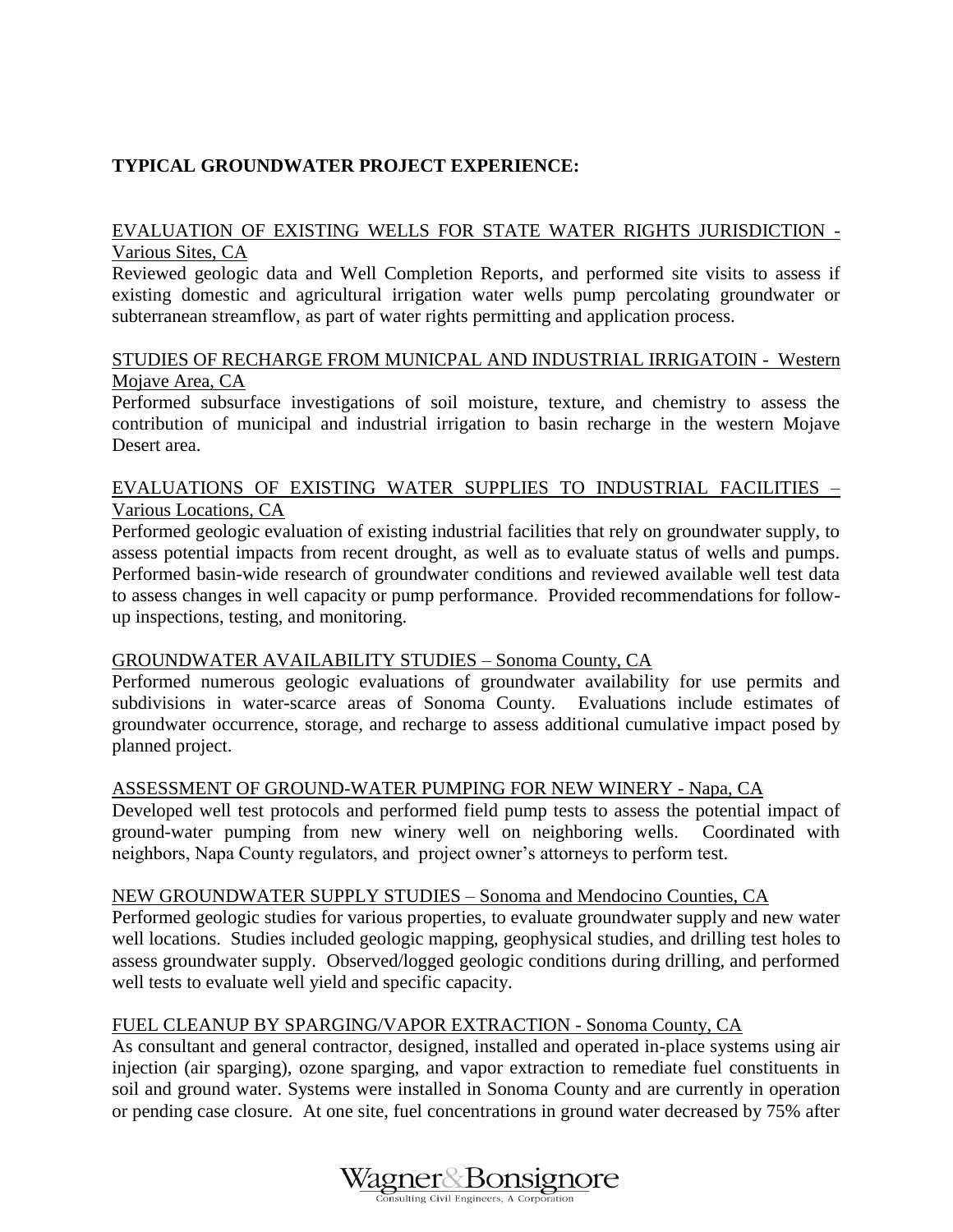three months of operation. Currently designing systems to remediate high levels of benzene and MTBE in ground water at sites in Petaluma, Santa Rosa, and Sebastopol.

### CALIFORNIA UNDERGROUND STORAGE TANK CLEANUP FUND (FUND)

Assisted clients in obtaining compliance for reimbursement by Fund, assisted preparing requests for contractor bids, managed and performed investigations, prepared invoices and reimbursement requests to meet requirements of Fund.

#### U.S. COAST GUARD TRAINING FACILITIES - Two Rock, CA

Project manager for environmental consulting services during removal of underground fuel storage tanks at 20 locations on the facility. Included field observations, monitoring, and sampling during tank removal, regulatory agency coordination, and direction to contractor during soil overexcavation.

#### U.S. NAVY FACILITIES - San Francisco, CA

Performed evaluation of in-ground acid-dipping tanks to determine whether facilities were subject to California Toxic Pits Cleanup Act. Worked in conjunction with civil engineer to evaluate structural integrity of tanks and prepare final report for regulatory agency review.

#### GROUND-WATER INVESTIGATION, SOLA OPTICAL - Petaluma, CA

Performed hydrogeologic investigation of solvent release from industrial site. Scope included installation and development of monitoring and extraction wells, aquifer testing, and long-term water-level monitoring.

#### HUNTERS POINT NAVAL SHIPYARD - San Francisco, CA

Developed scope of work and managed field work for remedial investigation of military landfill on Bay margin. Possible materials disposed since 1940's included paints, fuels, PCB's, cyanide wastes, heavy metals, and sand blast waste. Evaluated potential impacts of leachate migration to Bay.

#### AIR SPARGE/VAPOR EXTRACTION REMEDIATION SYSTEM, Sebastopol, CA

Prepared remedial action plan for cleanup of fuel hydrocarbons in soil and ground water at former gas station site. Following approval of remedial plan by regulatory agency, installed remedial system components, including well installations and treatment unit, and coordinated tasks of trenching and electrical subcontractors. Remediation system was converted from air sparging to ozone sparging; sampling indicates hydrocarbon impact in groundwater has been largely mitigated. Site currently in post-remedial monitoring phase.

#### FUEL RELEASE INVESTIGATIONS, FRACTURED BEDROCK SITE, Petaluma, CA

Completed field investigation, performed pilot testing, and prepared feasibility studies for cleanup of a site with fuel release to fractured volcanic bedrock aquifer. Pilot studies included continuous rock coring to locate specific fracture zones; heat pulse surveys to identify potential areas of fracture flow; ground-water pumping and ozone sparging tests to evaluate the feasibility of using these cleanup methods. Remediation system consisted of ozone sparging into impacted fracture zones. System operation resulted in steep declines in hydrocarbon concentrations in ground water, leading to case closure by the regulatory agency.

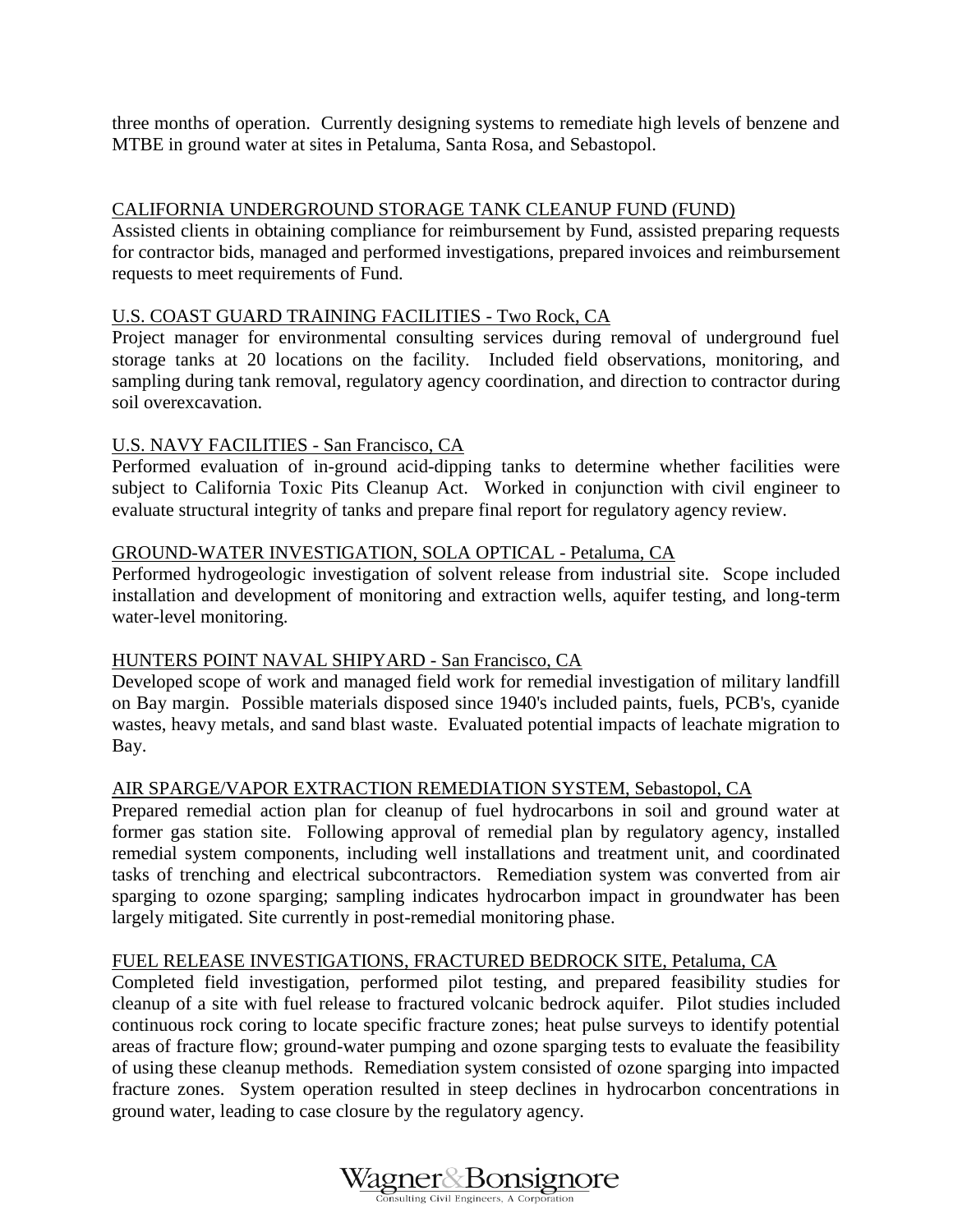# **GEOLOGIC/GEOTECHNICAL PROJECT EXPERIENCE:**

### TIMBER HARVEST PLAN REVIEWS – Various Locations in California

Performed engineering geologic review of Timber Harvesting Plans, Timber Conversion Plans, and Non-Industrial Timber Management Plans for properties in Sonoma, Mendocino, Humboldt, and Santa Cruz Counties. Review involved extensive aerial photo interpretation and geologic mapping of landslide features in forested terrain, as well as site reconnaissance with Registered Professional Foresters to evaluate impacts of timber harvest and road construction. Attended Pre Harvest Inspections with members of responsible regulatory agencies.

## LANDSLIDE INVESTIGATION, NEW RETIREMENT COMMUNITY – Santa Rosa, CA

Consultant to geotechnical firm performing evaluation of landslide hazards to planned new retirement community in eastern Santa Rosa, California. Investigation involved extensive geophysical surveys and downhole borehole logging to characterize both ancient and more recently active landslides. Performed field observation and consultation as part of landslide removal and buttressing during project construction.

#### FAULT RUPTURE HAZARD EVALUATION, AVON REFINERY - Martinez, CA

Performed geologic evaluation of fault rupture hazards from the active Concord fault for a planned cogeneration plant at an existing oil refinery. Investigation included logging of exploratory trenches to assess presence/activity of faulting.

#### LANDSLIDE EVALUATION, RESIDENTIAL DEVELOPMENT - San Pablo, CA

Performed engineering geologic assessment of historical landsliding potentially affecting planned residential construction. Review prior geologic data and aerial photography dating back to the 1940's to evaluate risk of landslide movement in planned lots. Provided report to geotechnical engineers, for review by City of San Pablo.

#### SEISMIC HAZARDS STUDY, BROOK HAVEN SCHOOL - Sebastopol, CA

Initially performed as soil investigation for new gymnasium, discovered widespread seismic liquefaction hazard underlying existing school site. Based on findings and subsequent review and concurrence by California Division of Mines and Geology, decision was made to rebuild school campus. In conjunction with design team, developed mitigation plan for liquefaction hazards, including foundation design (driven piles, grid foundations) and ground improvement by pressure grouting.

#### STATE JURISDICTIONAL DAMS - Various Sites in California

Performed numerous engineering geologic evaluations of existing and proposed new earth embankment dams under jurisdiction of California Division of Safety of Dams (DSOD). In conjunction with project Civil Engineers, develop scope of investigation for DSOD review, perform field investigations and coordinate site visits with DSOD reviewers, and prepare geologic reports for submittal with design package.

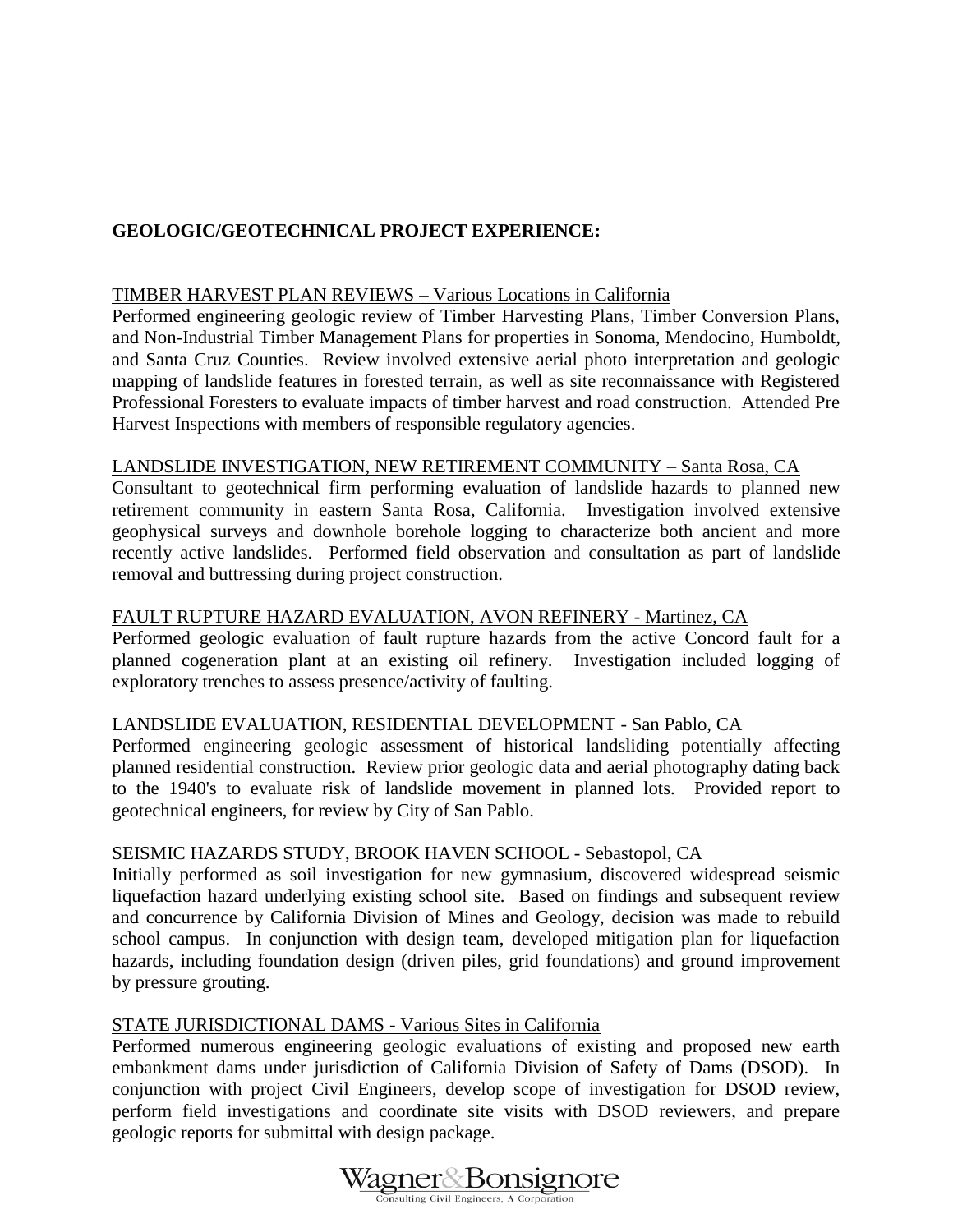### NEW HIGH SCHOOL SITES - Windsor , CA

Performed geologic and geotechnical studies as part of site selection process for new high school for the Windsor Unified School District. Studies included subsurface investigation, laboratory testing, and engineering analysis to evaluate of liquefaction potential and seismic safety of an embankment dam on one of the sites. Provided soils-related testing services during project construction.

### NEW MIDDLE SCHOOL - Windsor, CA

Performed geologic and geotechnical studies for development of new middle school for the Windsor Unified School District. Evaluation of geologic hazards identified potential for liquefaction of soil strata beneath site. Provided geotechnical recommendations for site development, including mitigation of liquefaction hazards. Provided geotechnical testing services during site grading and underground utility installation.

#### GEOLOGIC HAZARDS EVALUATIONS, VARIOUS SCHOOL SITES

Provided geologic hazards evaluations for new and existing school sites throughout Marin, Sonoma, Napa, San Francisco, and Mendocino Counties, California. Reports have been reviewed by Division of State Architect and California Division of Mines and Geology with all reports successfully accepted by the agencies.

#### CASCADE RANCH RESERVOIRS - San Mateo County, CA

Performed geologic and geotechnical studies for two water supply reservoirs planned in the active San Gregorio fault zone. Geologic studies included over 1,100 feet of trenching in the proposed embankment areas, to assess the potential for surface fault rupture. Because both fault and liquefaction features were found, reservoir locations were revised. Geotechnical studies evaluated safety of reservoir embankments with up to one foot of vertical or horizontal ground movements.

#### ENGINEERING GEOLOGIC EVALUATION - Humboldt County, CA

Preliminary soil and geologic study for proposed 10-lot subdivision. Included subsurface investigation, including trenching for active faults, laboratory testing and development of recommendations for site development. Active faults were found in a portion of the property, requiring establishment of setbacks from the areas of potential surface rupture, as well as special foundation design guidelines in areas of potential ground deformation.

#### ARCATA TRANSIT FACILITIES - Humboldt County, CA

Performed fault and geotechnical investigation for site of new City transit facility in active fault zone. Included trenching up to 23 feet through old fill materials into native soils to assess fault hazards. Geotechnical studies included drilling and sampling of test borings and engineering analysis of settlement potential of old fills and weak marsh deposit soils.

#### LAKE SONOMA MARINA - Sonoma County, CA

Boat Launch Ramp - Performed detailed geotechnical studies of proposed boat launch ramp through ancient landslide deposit. Investigation included drilling, trenching, geophysical studies,

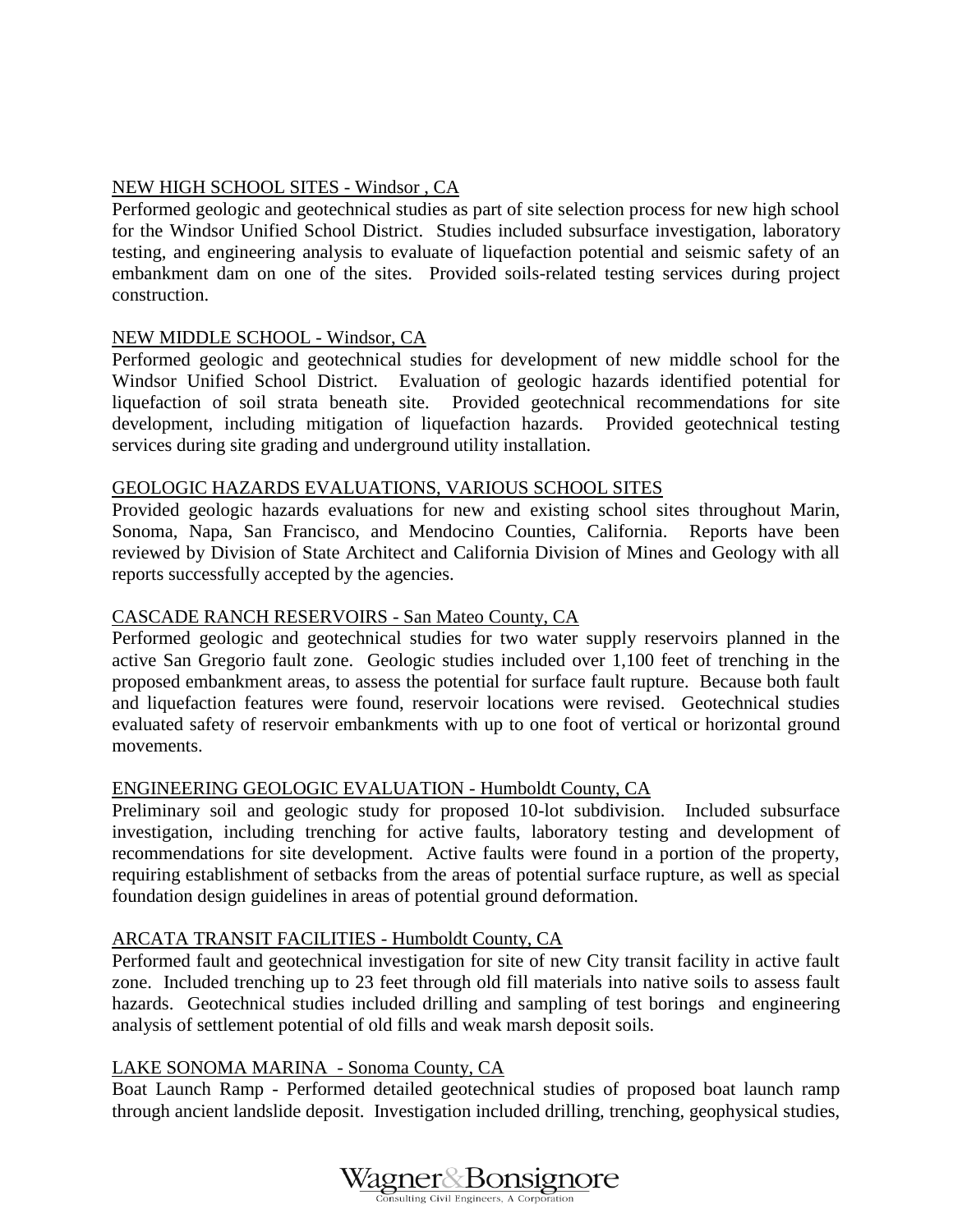laboratory analysis of soils, and stability analysis to evaluate stability of landslide during rapid drawdown of the reservoir.

## MC LAUGHLIN GOLD MINE - Napa County, CA

Performed geotechnical studies from initial project planning and site selection through detailed investigation for project design. Included investigation of ore grinding and processing facilities, six state-sized embankment dams, and slurry pipeline route. Provided field observation of landslide repairs up to 60 feet deep during site grading.

### SANTA ROSA MEMORIAL MEDICAL OFFICE BUILDING - Santa Rosa, CA

Geologic and geotechnical site investigation for 4-story medical office building and adjacent 6-story concrete parking structure in special study zones established for Healdsburg-Rogers Creek fault zone. Scope of study included detailed geologic study, trenching, test borings, and engineering analysis. Analysis included evaluation for foundation systems for heavy loads associated with concrete parking structure next to the office building.

#### GUALALA WASTEWATER TREATMENT FACILITIES - Gualala, CA

Performed soil and geologic studies for site of new waste-water treatment plant, storage ponds, and spray irrigation areas. Studies involved extensive permeability testing of onsite soils, evaluation of impacts to shallow ground water and engineering analysis for construction of pond embankments in seismology active region.

## DEBRIS FLOW HAZARD EVALUATION - San Rafael, CA

Performed investigation of potential source areas of rapid-moving debris flow landslides to proposed residential subdivision. Studies included subsurface investigation of debris source areas and testing of soils to evaluate their susceptibility to development as debris flows. Developed recommendations for mitigation of hazards including debris fences and settling basins.

#### GEOTECHNICAL INVESTIGATIONS - Geysers Geothermal Area, Lake County, CA

Completed numerous geotechnical site investigations for proposed geothermal power plants, steam well pads, steam transmission lines, access roads and administrative facilities at the Geysers Geothermal area.

#### ROGERS CREEK FAULT RUPTURE EVALUATION - Sonoma County, CA

Evaluated potential fault rupture hazard to proposed 4 mile-long segment of new PG&E natural gas pipelines across the active Rogers Creek fault zone in southern Sonoma County. Report included estimates of amount of fault displacement and recommendations to reduce/mitigate hazards.

## ALQUIST PRIOLO SPECIAL STUDIES ZONES ACT - (Various Sites)

Provided technical review of geologic reports prepared in accordance with the Alquist Priolo Special Studies Zones Act to evaluate the adequacy of the reports and advise the governing agency as to their acceptability. Performed geologic investigations of fault rupture hazard for sites in Sonoma, Mendocino, Humboldt, Contra Costa, and San Mateo Counties.